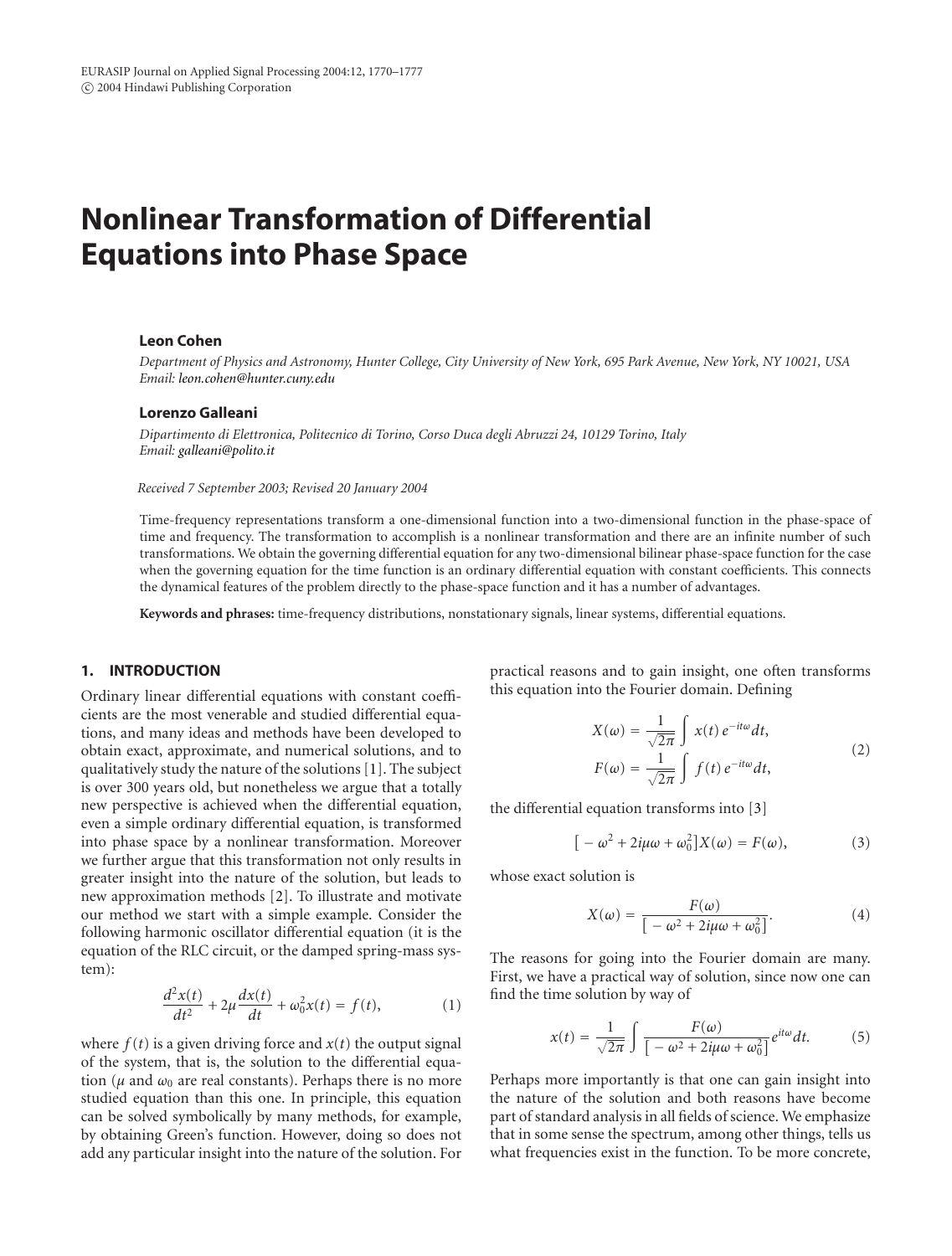

<span id="page-1-1"></span>FIGURE 1: Solution of [\(6\)](#page-1-0), real part of  $x(t)$ . The parameters are  $\mu =$ 1,  $ω_0 = 6π$  rad/s,  $α = 0.001$ ,  $β = 6/5π$ , and  $ω_1 = -8π$  rad/s.

as an example, we take an important case of the driving force,

$$
\frac{d^2x(t)}{dt^2} + 2\mu \frac{dx(t)}{dt} + \omega_0^2 x = e^{-\alpha t^2/2 + i\beta t^2/2 + i\omega_1 t}.
$$
 (6)

This driving force is a linear chirp, with a Gaussian amplitude modulation. The instantaneous frequency of the driving force is linearly increasing with time. The Fourier transform of the driving force is [\[4](#page-6-3)]

$$
F(\omega) = \frac{1}{\sqrt{\alpha - i\beta}} \exp\left[-\frac{\alpha(\omega - \omega_1)^2}{2(\alpha^2 + \beta^2)} - i\frac{\beta(\omega - \omega_1)^2}{2(\alpha^2 + \beta^2)}\right], (7)
$$

which gives

$$
X(\omega)
$$
  
= 
$$
\frac{\exp\left[-\alpha(\omega-\omega_1)^2/2(\alpha^2+\beta^2)-i(\beta(\omega-\omega_1)^2/2(\alpha^2+\beta^2))\right]}{\sqrt{\alpha-i\beta}[-\omega^2+2i\mu\omega+\omega_0^2]}
$$
 (8)

In Figures [1](#page-1-1) and [2](#page-1-2) we plot the signal and spectrum for the values indicated in the caption. As mentioned, much can be learned from a study of  $x(t)$  and  $X(\omega)$ . However, even more can be learned than is commonly discussed in textbooks as we now show. We take the solution  $x(t)$  and make the following nonlinear transformation [\[4\]](#page-6-3):

$$
C(t,\omega) = \frac{1}{4\pi^2} \iiint x^* \left( u - \frac{\tau}{2} \right) x \left( u + \frac{\tau}{2} \right) \times \phi(\theta, \tau) e^{-i\theta t - i\tau\omega + i\theta u} du \, d\tau \, d\theta,
$$
\n(9)

where  $\phi(\theta, \tau)$  is a two-dimensional function called the kernel. If the kernel is taken to be independent of the signal  $x(t)$ , then the resulting distributions are called bilinear in  $x(t)$ . By choosing different kernels particular distributions are ob-



<span id="page-1-2"></span>FIGURE 2: Energy spectrum  $|X(f)|^2$  of  $x(t)$  shown in [Figure 1.](#page-1-1) The two peaks are due to the resonances of the oscillator located at  $f =$  $+3$  Hz.

<span id="page-1-0"></span>

<span id="page-1-5"></span>FIGURE 3: Time-frequency distribution of  $x(t)$  represented in [Figure 1.](#page-1-1) The main energy response occurs when the forcing function hits the resonant frequency of the oscillator, which is located at  $f = 3$  Hz. Note that we have plotted only positive time and frequencies.

tained  $[5, 6, 7, 8]$  $[5, 6, 7, 8]$  $[5, 6, 7, 8]$  $[5, 6, 7, 8]$  $[5, 6, 7, 8]$  $[5, 6, 7, 8]$  $[5, 6, 7, 8]$  $[5, 6, 7, 8]$ . Equivalent to  $(9)$  is the form:

<span id="page-1-4"></span>
$$
C(t,\omega) = \iint K(t,\omega,t',t'')x^*(t')x(t'')dt'dt'', \qquad (10)
$$

<span id="page-1-3"></span>and there is a one-to-one relation between  $K(t, \omega, t', t'')$  and  $\phi(\theta, \tau)$  [\[4\]](#page-6-3). The form given by [\(9\)](#page-1-3) is more convenient than [\(10\)](#page-1-4) above, because the properties of the distributions are studied easier.

The resulting transformation,  $C(t, \omega)$ , is a two-dimensional function of both time and frequency; the transformation takes us from one variable to a function of two variables. Such functions are called distributions or representations or quasiprobability distributions. In [Figure 3](#page-1-5) we plot a possible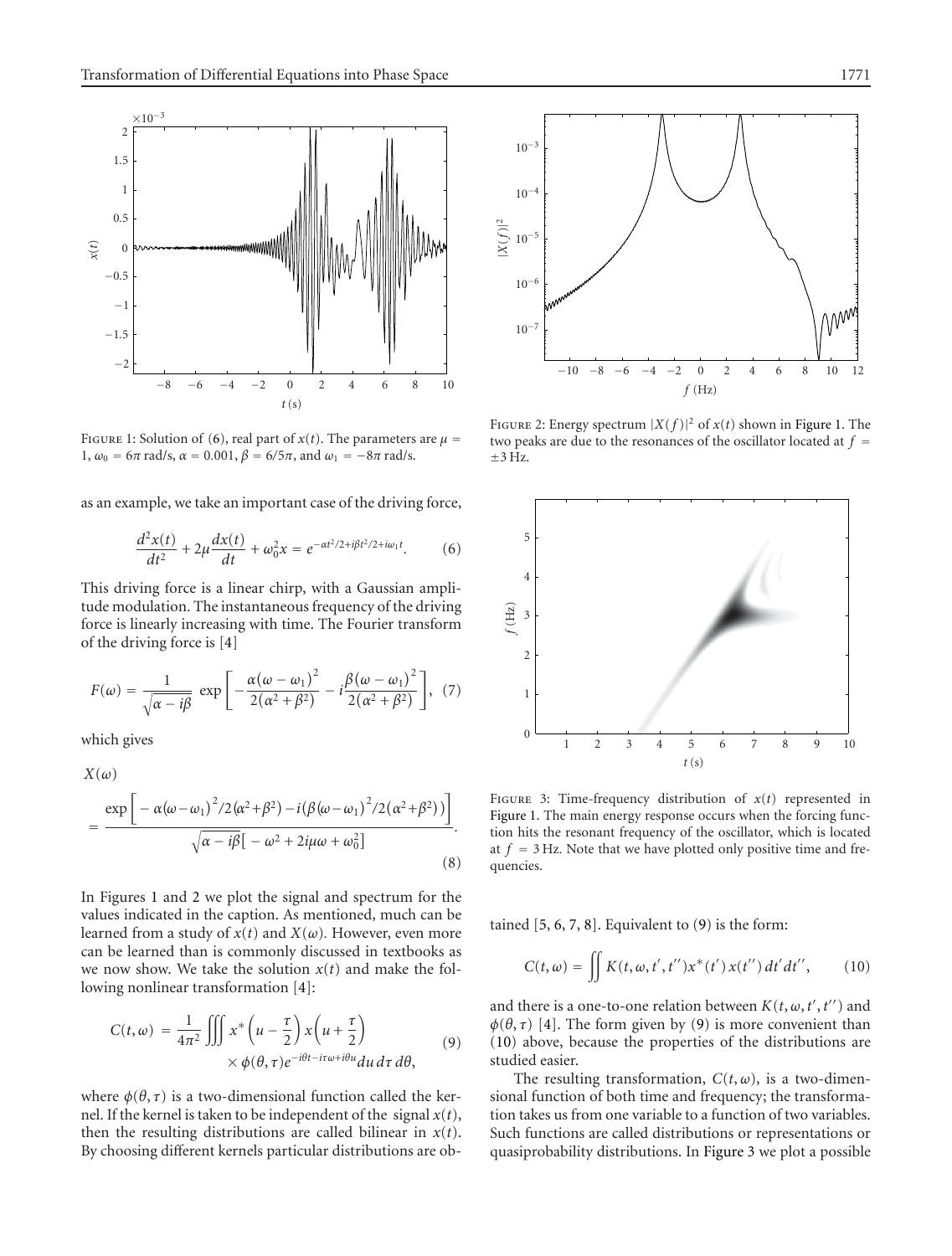

FIGURE 4: Solution of [\(6\)](#page-1-0), real part of  $x(t)$ , when the forcing term is  $f(t) = A \exp(i\beta t^2/2) + B \exp(i\gamma^4/4).$ 

<span id="page-2-0"></span>

<span id="page-2-1"></span>FIGURE 5: Energy spectrum,  $|X(f)|^2$ , of the solution corresponding to [Figure 4.](#page-2-0)

 $C(t, \omega)$  for the signal  $x(t)$ . We see that something remarkable happens: one gets a simple, clear picture of what is going on and of the regions which are important. In particular we see what the response of the system to the input chirp is, in a simple way. We can immediately see that we get a larger response when the input chirp hits the resonant frequency of the harmonic oscillator, whose parameters  $\mu$  and  $\omega_0$  have been chosen to give the so-called underdamped behavior. Hence by making a nonlinear transformation we get more insight than by looking at  $x(t)$  or  $X(\omega)$  separately. We get considerably more insight because the joint distribution tells us how time and frequency are related. In Figures [4,](#page-2-0) [5,](#page-2-1) [6,](#page-2-2) [7,](#page-2-3) [8,](#page-3-0) and [9](#page-3-1) we show some other examples. The examples clearly show how the solution is much better understood in the phase-space of time frequency.

Such bilinear transformations have been studied for over



Figure 6: Time-frequency distribution of *x*(*t*) of [Figure 4.](#page-2-0)

<span id="page-2-2"></span>

<span id="page-2-3"></span>FIGURE 7: Solution of [\(6\)](#page-1-0), real part of  $x(t)$ , for a sinusoidal frequency modulated forcing term:  $f(t) = A \exp[i\alpha \sin \omega_2 t]$ .

seventy years in the field of time-frequency analysis in engineering, and also as quasidistributions in quantum mechanics [\[4,](#page-6-3) [9,](#page-6-8) [10\]](#page-6-9). A major development has been done in this area and the ideas that have developed have become standard and powerful methods of analysis [\[11](#page-6-10), [12,](#page-6-11) [13](#page-6-12)]. In engineering, where the distributions are called time-frequency distributions, the main aim has been to understand time-varying spectra [\[14,](#page-6-13) [15](#page-6-14), [16](#page-6-15), [17,](#page-6-16) [18,](#page-6-17) [19](#page-6-18)]. Among the many areas to which they have been applied are heart sounds, heart rate, the electroencephalogram (EEG), the electromyogram (EMG) [\[20,](#page-6-19) [21,](#page-7-0) [22](#page-7-1), [23](#page-7-2), [24\]](#page-7-3), machine fault monitoring [\[11,](#page-6-10) [17,](#page-6-16) [18,](#page-6-17) [19,](#page-6-18) [25](#page-7-4), [26](#page-7-5)], radar and sonar signals, acoustic scattering [\[14](#page-6-13), [16](#page-6-15), [27\]](#page-7-6), speech processing [\[28](#page-7-7), [29\]](#page-7-8), analysis of marine mammal sounds [\[30](#page-7-9), [31](#page-7-10)], musical instruments [\[32\]](#page-7-11), linear and nonlinear dynamical systems [\[33](#page-7-12), [34](#page-7-13), [35\]](#page-7-14), among many others.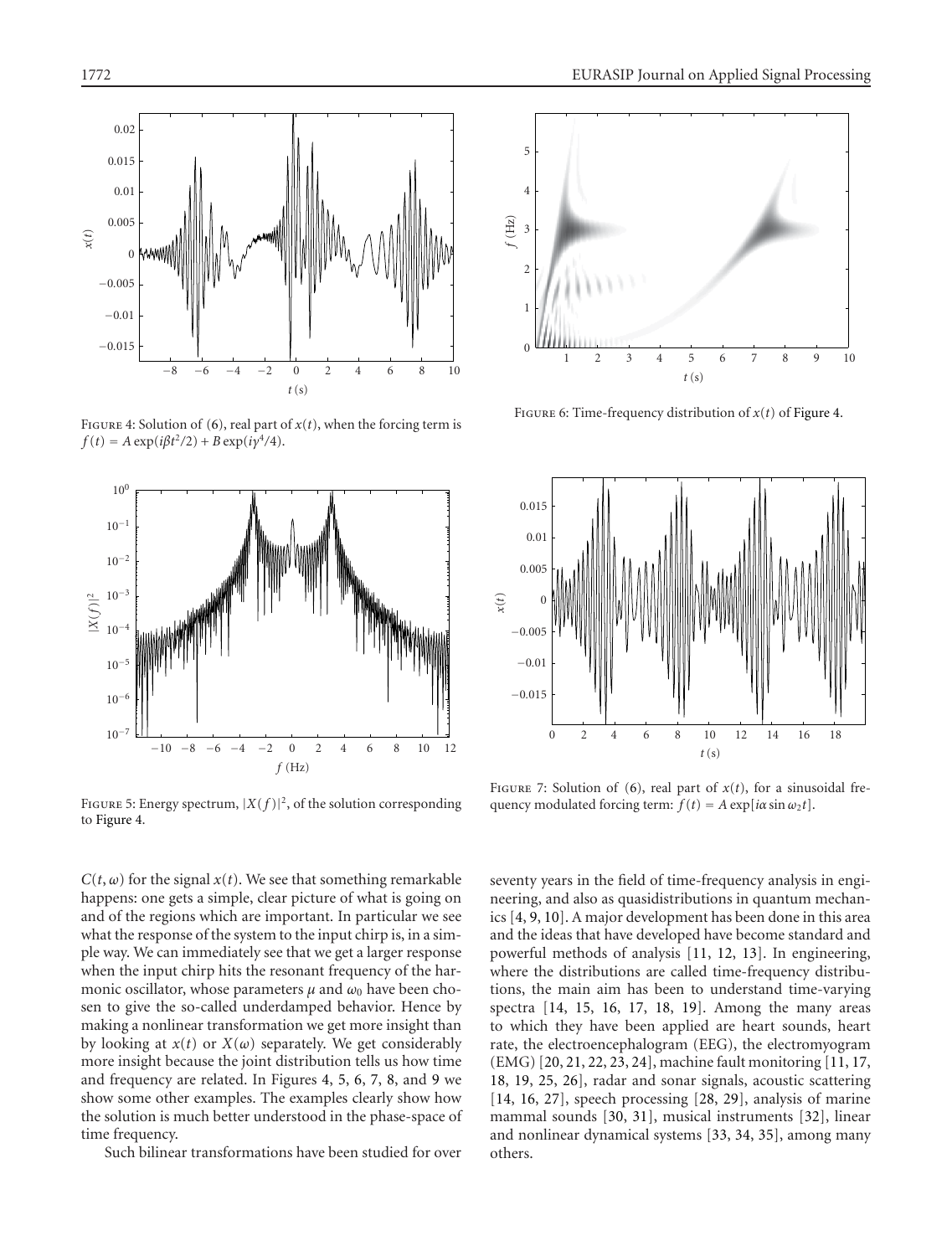

<span id="page-3-0"></span>FIGURE 8: Energy spectrum  $|X(f)|^2$  of the solution,  $x(t)$ , corresponding to [Figure 7.](#page-2-3)

Our aim is the following. Suppose *x*(*t*) is governed by an ordinary differential equation with constant coefficients:

$$
a_n \frac{d^n x(t)}{dt^n} + a_{n-1} \frac{d^{n-1} x(t)}{dt^{n-1}} + \cdots + a_1 \frac{dx(t)}{dt} + a_0 x(t) = f(t),
$$
\n(11)

where  $f(t)$  is the driving force. Instead of solving for  $x(t)$  and putting it in[\(9\)](#page-1-3), we obtain a governing differential equation for  $C(t, \omega)$ . In the next section we discuss some general properties of these bilinear transformations, and after that we derive the differential equation for  $C(t, \omega)$  that corresponds to the solution of an ordinary differential equation with constant coefficients, [\(11\)](#page-3-2).

# **2. BILINEAR TRANSFORMATIONS**

We list just a few of the main properties of these distributions which are useful to our consideration. If we have two distributions,  $C_1$  and  $C_2$ , with corresponding kernels  $\phi_1$  and  $\phi_2$ , then the two distributions are related by

$$
C_1(t,\omega) = \iint g_{12}(t'-t,\omega'-\omega)C_2(t',\omega')dt'd\omega', \qquad (12)
$$

with

$$
g_{12}(t,\omega) = \frac{1}{4\pi^2} \iint \frac{\phi_1(\theta,\tau)}{\phi_2(\theta,\tau)} e^{i\theta t + i\tau\omega} d\theta \, d\tau. \tag{13}
$$

In operator form,

$$
C_1(t,\omega) = \frac{\phi_1((1/i)(\partial/\partial t), (1/i)(\partial/\partial \omega))}{\phi_2((1/i)(\partial/\partial t), (1/i)(\partial/\partial \omega))} C_2(t,\omega).
$$
 (14)

The reason for writing [\(9\)](#page-1-3) is that it is easier to handle because the properties of  $C(t, \omega)$  are easier to understand from  $\phi(\theta, \tau)$  than from  $K(t, \omega; t', t'')$  but we emphasize that [\(10\)](#page-1-4) and [\(9\)](#page-1-3) are equivalent. The relation between  $\phi(\theta, \tau)$  and  $K(t, \omega; t', t'')$  is given in reference [\[4](#page-6-3)].



<span id="page-3-1"></span>FIGURE 9: Time-frequency distribution of the solution,  $x(t)$ , corresponding to [Figure 7.](#page-2-3)

## **3. DIFFERENTIAL EQUATIONS**

<span id="page-3-2"></span>The above harmonic oscillator examples show that by making a nonlinear transformation one obtains a twodimensional function which shows clearly the physical nature of the solution and the relation with the driving force. Historically the way these distributions have been used is to solve for  $x(t)$  from its governing equation (or experimentally obtain  $x(t)$  and substitute it into the time-frequency function, [\(9\)](#page-1-3). Our aim has been to relate the phase-space distribution with the dynamical system, that is, to obtain a differential equation for  $C(t, \omega)$ , so that we may study directly the phase-space function. We have been successful in doing so for the Wigner distribution, and for a few other distributions (smoothed pseudo-Wigner distribution, Rihaczek distribution). In this paper we obtain the governing equation for *any* distribution  $C(t, \omega)$ , that is, for all bilinear time-frequency representations. We first give the result and then the derivation. Differential equation [\(11\)](#page-3-2) is first written in polynomial form

<span id="page-3-6"></span>
$$
P(D)x(t) = f(t),\tag{15}
$$

where

$$
P(D) = a_n D^n + a_{n-1} D^{n-1} + \dots + a_1 D + a_0,
$$
  

$$
D = \frac{d}{dt}.
$$
 (16)

Then the governing differential equation for any distribution  $C_x(t, \omega)$  is

<span id="page-3-5"></span><span id="page-3-4"></span><span id="page-3-3"></span>
$$
P^*(\mathcal{A}_c)P(\mathcal{B}_c)C_x(t,\omega)=C_f(t,\omega),\qquad\qquad(17)
$$

where

$$
\mathcal{A}_c = \frac{1}{2} \frac{\partial}{\partial t} - i\omega - \left[ \frac{\partial}{\partial \tau} \log \phi_c \left( \frac{1}{i} \frac{\partial}{\partial t}, \frac{1}{i} \frac{\partial}{\partial \omega} \right) \right],\tag{18}
$$

$$
\mathcal{B}_c = \frac{1}{2} \frac{\partial}{\partial t} + i\omega + \left[ \frac{\partial}{\partial \tau} \log \phi_c \left( \frac{1}{i} \frac{\partial}{\partial t}, \frac{1}{i} \frac{\partial}{\partial \omega} \right) \right],\tag{19}
$$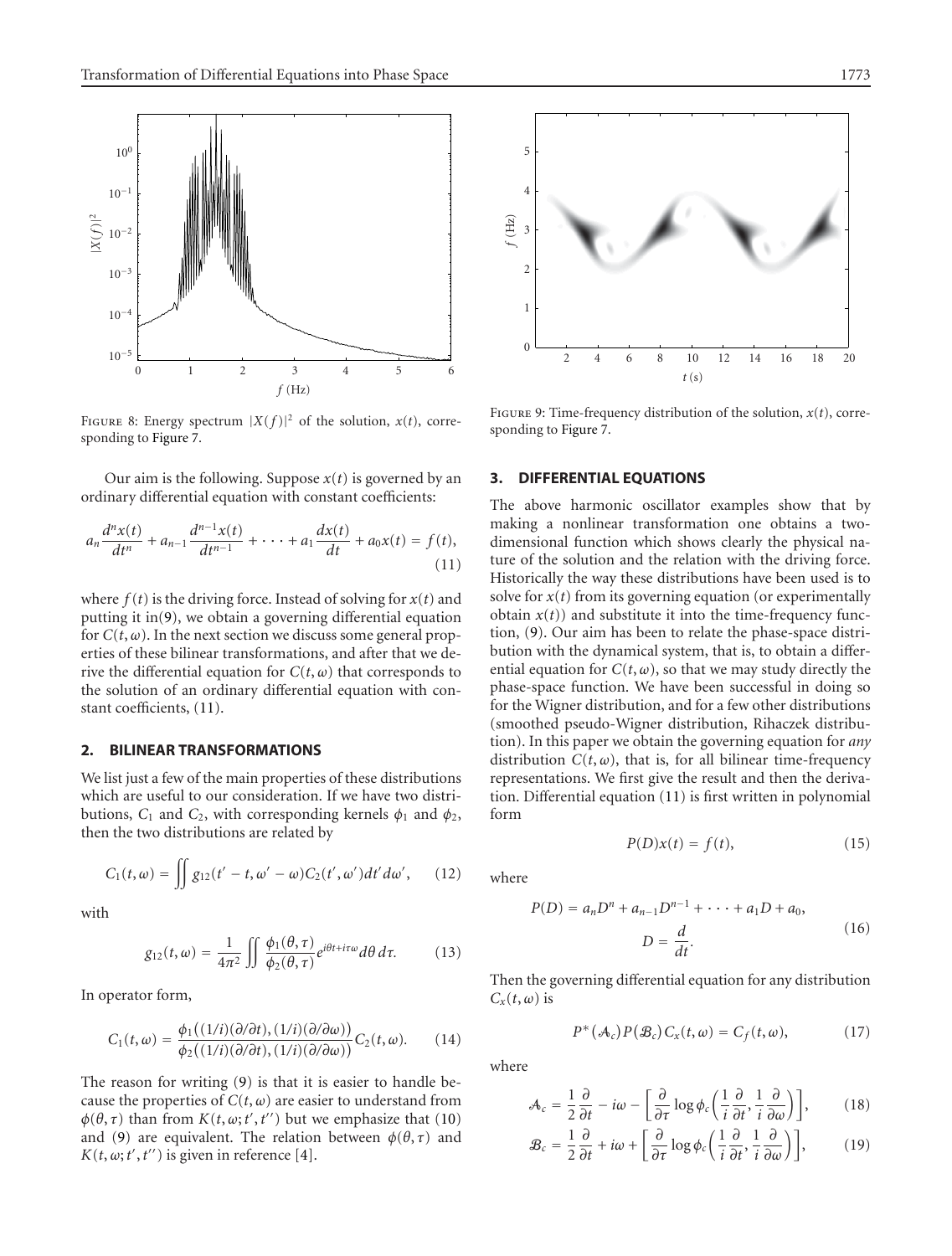and in the definition of  $P^*(A_c)$  only the coefficients  $a_0, \ldots$ , *an* are complex conjugated and not the operators, that is,

$$
P^*(\mathcal{A}_c) = a_n^* \mathcal{A}_c^n + a_{n-1}^* \mathcal{A}_c^{n-1} + \cdots + a_1^* \mathcal{A}_c + a_0^*.
$$
 (20)

We now explain the meaning of a quantity such as *φc*((1*/i*)(*∂/∂t*), (1*/i*)(*∂/∂ω*)). This operator is obtained by making the following substitution in the scalar function  $\phi_c(\theta, \tau)$ :

$$
\theta = \frac{1}{i} \frac{\partial}{\partial t}, \qquad \tau = \frac{1}{i} \frac{\partial}{\partial \omega}.
$$
 (21)

Similarly, what we mean by the differentiation noted in [\(18\)](#page-3-3) and [\(19\)](#page-3-4) is that

$$
\begin{aligned}\n&\left[\frac{\partial}{\partial \tau} \log \phi_c \left(\frac{1}{i} \frac{\partial}{\partial t}, \frac{1}{i} \frac{\partial}{\partial \omega}\right)\right] \\
&= \left[\frac{\partial}{\partial \tau} \log \phi_c(\theta, \tau)\right]_{\theta = (1/i)(\partial/\partial t), \tau = (1/i)(\partial/\partial \omega)}\n\end{aligned} \tag{22}
$$

# *3.1. Derivation*

We now give the derivation of [\(17\)](#page-3-5). First consider the class of bilinear cross-distributions  $C_{x,y}(t, \omega)$  of two signals  $x(t)$  and *y*(*t*):

$$
C_{x,y}(t,\omega) = \frac{1}{4\pi^2} \iiint x^* \left( u - \frac{\tau}{2} \right) y \left( u + \frac{\tau}{2} \right) \times \phi(\theta, \tau) e^{-i\theta t - i\tau\omega + i\theta u} du \, d\tau \, d\theta. \tag{23}
$$

In general one has that

$$
C_{ax_1+bx_2,y}(t,\omega) = a^*C_{x_1,y} + b^*C_{x_2,y}(t,\omega), \qquad (24)
$$

$$
C_{x,ay_1+by_2}(t,\omega)=aC_{x,y_1}+bC_{x,y_2}(t,\omega), \qquad (25)
$$

where  $x_1(t)$ ,  $x_2(t)$ ,  $y_1(t)$ ,  $y_2(t)$ ,  $x(t)$ , and  $y(t)$  are arbitrary signals, and *a* and *b* are complex constants. Also we prove in the appendix that

<span id="page-4-3"></span><span id="page-4-2"></span>
$$
C_{Dx,y}(t,\omega) = \mathcal{A}_c C_{x,y}(t,\omega), \qquad (26)
$$

$$
C_{x,Dy}(t,\omega) = \mathcal{B}_c C_{x,y}(t,\omega), \qquad (27)
$$

where

$$
\mathcal{A}_{c} = \phi_{c} \left( \frac{1}{i} \frac{\partial}{\partial t}, \frac{1}{i} \frac{\partial}{\partial \omega} \right) \left( \frac{1}{2} \frac{\partial}{\partial t} - i \omega \right) \phi_{c}^{-1} \left( \frac{1}{i} \frac{\partial}{\partial t}, \frac{1}{i} \frac{\partial}{\partial \omega} \right),
$$
  

$$
\mathcal{B}_{c} = \phi_{c} \left( \frac{1}{i} \frac{\partial}{\partial t}, \frac{1}{i} \frac{\partial}{\partial \omega} \right) \left( \frac{1}{2} \frac{\partial}{\partial t} + i \omega \right) \phi_{c}^{-1} \left( \frac{1}{i} \frac{\partial}{\partial t}, \frac{1}{i} \frac{\partial}{\partial \omega} \right).
$$
 (28)

The operators  $A_c$  and  $B_c$  will be simplified in [Section 3.2](#page-4-0) to obtain the compact form of [\(18\)](#page-3-3) and [\(19\)](#page-3-4). The combined use of [\(24\)](#page-4-1)–[\(27\)](#page-4-2) allows one to obtain [\(17\)](#page-3-5). Now, we take the bilinear distribution of the left- and right-hand sides of [\(15\)](#page-3-6) to obtain

$$
C_{P(D)x,P(D)x}(t,\omega) = C_f(t,\omega),
$$
\n(29)

and we use [\(24\)](#page-4-1) and [\(26\)](#page-4-3) to simplify to

$$
P^*(\mathcal{A}_c)C_{x,P(D)x}(t,\omega)=C_f(t,\omega).
$$
 (30)

Similarly, we apply [\(25\)](#page-4-4) and [\(27\)](#page-4-2) to obtain [\(17\)](#page-3-5).

# <span id="page-4-0"></span>*3.2. Simplification of the operators*

We now simplify the operators  $A_c$  and  $B_c$ . Consider

$$
\mathcal{A}_{c} = \phi_{c} \left( \frac{1}{i} \frac{\partial}{\partial t}, \frac{1}{i} \frac{\partial}{\partial \omega} \right) \left( \frac{1}{2} \frac{\partial}{\partial t} - i\omega \right) \phi_{c}^{-1} \left( \frac{1}{i} \frac{\partial}{\partial t}, \frac{1}{i} \frac{\partial}{\partial \omega} \right) \n= \phi_{c} \left( \frac{1}{i} \frac{\partial}{\partial t}, \frac{1}{i} \frac{\partial}{\partial \omega} \right) \left( \frac{1}{2} \frac{\partial}{\partial t} \right) \phi_{c}^{-1} \left( \frac{1}{i} \frac{\partial}{\partial t}, \frac{1}{i} \frac{\partial}{\partial \omega} \right) \n+ \phi_{c} \left( \frac{1}{i} \frac{\partial}{\partial t}, \frac{1}{i} \frac{\partial}{\partial \omega} \right) \left( -i\omega \right) \phi_{c}^{-1} \left( \frac{1}{i} \frac{\partial}{\partial t}, \frac{1}{i} \frac{\partial}{\partial \omega} \right).
$$
\n(31)

But

$$
\phi_c\left(\frac{1}{i}\frac{\partial}{\partial t}, \frac{1}{i}\frac{\partial}{\partial \omega}\right)\left(\frac{1}{2}\frac{\partial}{\partial t}\right) = \left(\frac{1}{2}\frac{\partial}{\partial t}\right)\phi_c\left(\frac{1}{i}\frac{\partial}{\partial t}, \frac{1}{i}\frac{\partial}{\partial \omega}\right), \quad (32)
$$

and therefore we have that

$$
\mathcal{A}_{c} = \frac{1}{2} \frac{\partial}{\partial t} - i \phi_{c} \left( \frac{1}{i} \frac{\partial}{\partial t}, \frac{1}{i} \frac{\partial}{\partial \omega} \right) \omega \phi_{c}^{-1} \left( \frac{1}{i} \frac{\partial}{\partial t}, \frac{1}{i} \frac{\partial}{\partial \omega} \right). \tag{33}
$$

Also, it can be shown that

$$
\phi_c \left( \frac{1}{i} \frac{\partial}{\partial t}, \frac{1}{i} \frac{\partial}{\partial \omega} \right) \omega - \omega \phi_c \left( \frac{1}{i} \frac{\partial}{\partial t}, \frac{1}{i} \frac{\partial}{\partial \omega} \right) \n= -i \left[ \frac{\partial}{\partial \tau} \phi_c \left( \frac{1}{i} \frac{\partial}{\partial t}, \frac{1}{i} \frac{\partial}{\partial \omega} \right) \right],
$$
\n(34)

<span id="page-4-4"></span><span id="page-4-1"></span>and therefore

$$
\phi_c \left( \frac{1}{i} \frac{\partial}{\partial t}, \frac{1}{i} \frac{\partial}{\partial \omega} \right) \omega \n= \omega \phi_c \left( \frac{1}{i} \frac{\partial}{\partial t}, \frac{1}{i} \frac{\partial}{\partial \omega} \right) - i \left[ \frac{\partial}{\partial \tau} \phi_c \left( \frac{1}{i} \frac{\partial}{\partial t}, \frac{1}{i} \frac{\partial}{\partial \omega} \right) \right],
$$
\n(35)

and further

$$
\mathcal{A}_{c} = \frac{1}{2} \frac{\partial}{\partial t} - i\omega - \left[ \frac{\partial}{\partial \tau} \phi_{c} \left( \frac{1}{i} \frac{\partial}{\partial t}, \frac{1}{i} \frac{\partial}{\partial \omega} \right) \right] \phi_{c}^{-1} \left( \frac{1}{i} \frac{\partial}{\partial t}, \frac{1}{i} \frac{\partial}{\partial \omega} \right)
$$
  

$$
= \frac{1}{2} \frac{\partial}{\partial t} - i\omega - \left[ \frac{\partial}{\partial \tau} \log \phi_{c} \left( \frac{1}{i} \frac{\partial}{\partial t}, \frac{1}{i} \frac{\partial}{\partial \omega} \right) \right].
$$
 (36)

Hence we have [\(18\)](#page-3-3) and similarly [\(19\)](#page-3-4).

Furthermore it is often the case that the kernel is a product kernel:

$$
\phi(\theta, \tau) = \phi(\theta \tau), \tag{37}
$$

in which case we have that

$$
\mathcal{A}_{c} = \frac{1}{2} \frac{\partial}{\partial t} - i\omega - \frac{1}{i} \frac{\partial}{\partial t} \log \phi_{c}' \left( \frac{1}{i} \frac{\partial}{\partial t}, \frac{1}{i} \frac{\partial}{\partial \omega} \right),
$$
  

$$
\mathcal{B}_{c} = \frac{1}{2} \frac{\partial}{\partial t} + i\omega + \frac{1}{i} \frac{\partial}{\partial t} \log \phi_{c}' \left( \frac{1}{i} \frac{\partial}{\partial t}, \frac{1}{i} \frac{\partial}{\partial \omega} \right).
$$
(38)

# **4. SPECIAL CASES**

We now consider special cases, that is, distributions that are well known and have been used extensively in the literature.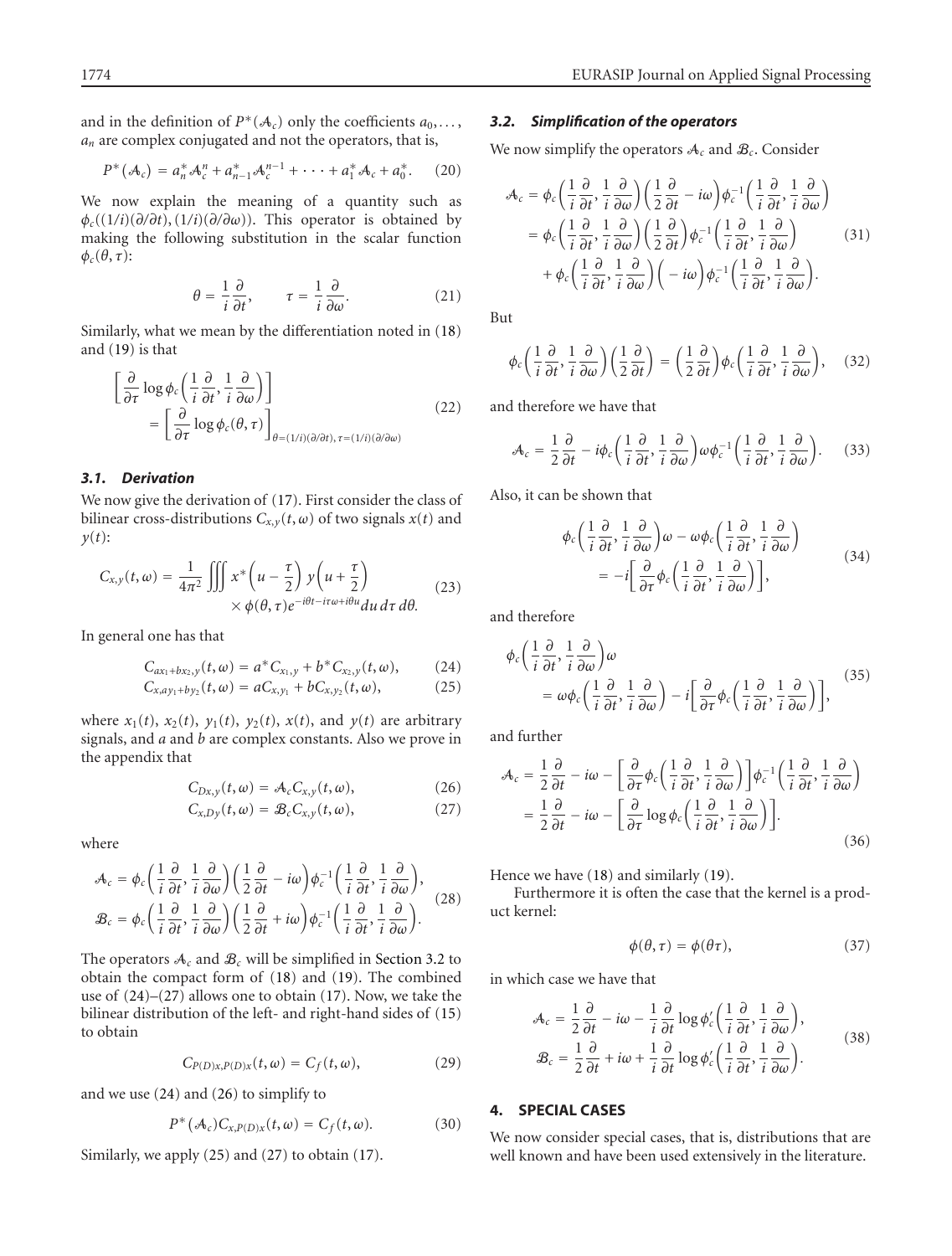#### *4.1. Wigner distribution*

The Wigner distribution [\[36\]](#page-7-15)  $W_x(t, \omega)$  is obtained from [\(9\)](#page-1-3) by taking

<span id="page-5-0"></span>
$$
\phi(\theta, \tau) = 1. \tag{39}
$$

It is given by

$$
W_x(t,\omega) = \frac{1}{2\pi} \int x^* \left( t - \frac{\tau}{2} \right) x \left( t + \frac{\tau}{2} \right) e^{-i\tau\omega} d\tau, \qquad (40)
$$

and therefore the derivative with respect to *τ* is zero:

$$
\frac{\partial}{\partial \tau} \log \phi(\theta, \tau) = 0, \tag{41}
$$

and therefore we get

$$
\mathcal{A}_c = \frac{1}{2} \frac{\partial}{\partial t} - i\omega, \qquad \mathcal{B}_c = \frac{1}{2} \frac{\partial}{\partial t} + i\omega. \tag{42}
$$

# *4.2. Rihaczek distribution*

The Rihaczek distribution is

$$
R(t,\omega) = \frac{1}{\sqrt{2\pi}}x(t)X^*(\omega)e^{-i\omega t},
$$
\n(43)

and the kernel is given by

$$
\phi(\theta, \tau) = e^{i\tau\theta/2}.\tag{44}
$$

Hence

$$
\frac{\partial}{\partial \tau} \log \phi(\theta, \tau) = \frac{i\theta}{2},\tag{45}
$$

and therefore

$$
\mathcal{A}_{c} = \frac{1}{2} \frac{\partial}{\partial t} - i\omega - \left[ \frac{\partial}{\partial \tau} \log \phi_{c} \left( \frac{1}{i} \frac{\partial}{\partial t}, \frac{1}{i} \frac{\partial}{\partial \omega} \right) \right]
$$
  
=  $\frac{1}{2} \frac{\partial}{\partial t} - i\omega - \frac{i}{2} \frac{\partial}{\partial t} = -i\omega.$  (46)

For the *B* operator we have

$$
\mathcal{B}_{c} = \frac{1}{2} \frac{\partial}{\partial t} + i\omega - \left[ \frac{\partial}{\partial \tau} \log \phi_{c} \left( \frac{1}{i} \frac{\partial}{\partial t}, \frac{1}{i} \frac{\partial}{\partial \omega} \right) \right]
$$
  
=  $\frac{1}{2} \frac{\partial}{\partial t} + i\omega + \frac{i}{2} \frac{1}{i} \frac{\partial}{\partial t} = \frac{\partial}{\partial t} + i\omega,$  (47)

and therefore the operators are

$$
\mathcal{A}_c = -i\omega, \qquad \mathcal{B}_c = \frac{\partial}{\partial t} + i\omega. \tag{48}
$$

#### *4.3. Smoothed pseudo-Wigner*

The smoothed pseudo-Wigner distribution  $S_x(t, \omega)$  is obtained by convolving the Wigner distribution with a smoothing function,  $h(t, \omega)$ :

$$
S_x(t,\omega) = \iint h(t-t',\omega-\omega')W_{x,x}(t',\omega')dt'd\omega'.\qquad(49)
$$

Here we consider the Gaussian smoothing function given by

$$
h(t,\omega) = \frac{1}{2\pi\sigma_t\sigma_\omega} \exp\left[-\frac{t^2}{2\sigma_t^2} - \frac{\omega^2}{2\sigma_\omega^2}\right],\tag{50}
$$

and the corresponding kernel is

$$
\phi(\theta,\tau) = \frac{1}{2\pi} \sigma_t \sigma_\omega \exp\bigg[-\frac{\theta^2}{2/\sigma_t^2} - \frac{\tau^2}{2/\sigma_\omega^2}\bigg].
$$
 (51)

We apply [\(18\)](#page-3-3) to obtain

$$
\mathcal{A}_{c} = \frac{1}{2} \frac{\partial}{\partial t} - i\omega - \left[ \frac{\partial}{\partial \tau} \log \phi_{c} \left( \frac{1}{i} \frac{\partial}{\partial t}, \frac{1}{i} \frac{\partial}{\partial \omega} \right) \right]_{\theta = (1/i)(\partial/\partial t), \tau = (1/i)(\partial/\partial \omega)}
$$
  
\n
$$
= \frac{1}{2} \frac{\partial}{\partial t} - i\omega - \frac{\partial}{\partial \tau} \left[ \log \left( \frac{1}{2\pi} \sigma_{t} \sigma_{\omega} \right) - \frac{\theta^{2}}{2/\sigma_{c}^{2}} - \frac{\tau^{2}}{2/\sigma_{\omega}^{2}} \right]_{\theta = (1/i)(\partial/\partial t), \tau = (1/i)(\partial/\partial \omega)}
$$
  
\n
$$
= \frac{1}{2} \frac{\partial}{\partial t} - i\omega - \left[ -\tau \sigma_{\omega}^{2} \right]_{\theta = (1/i)(\partial/\partial t), \tau = (1/i)(\partial/\partial \omega)}
$$
  
\n
$$
= \frac{1}{2} \frac{\partial}{\partial t} - i\omega - i\sigma_{\omega}^{2} \frac{\partial}{\partial \omega}.
$$
  
\n(52)

In the same way we obtain the  $B_c$  operator, and hence we have that

$$
\mathcal{A}_{c} = \frac{1}{2} \frac{\partial}{\partial t} - i\omega - i\sigma_{\omega}^{2} \frac{\partial}{\partial \omega},
$$
  

$$
\mathcal{B}_{c} = \frac{1}{2} \frac{\partial}{\partial t} + i\omega + i\sigma_{\omega}^{2} \frac{\partial}{\partial \omega}.
$$
 (53)

# **5. CONCLUSION**

Time-frequency distributions transform a one-dimensional signal of time  $x(t)$  into a two-dimensional function of time and frequency  $C_x(t, \omega)$ . There are an infinite number of phase-space distributions,  $C_x(t, \omega)$ , and they are characterized by the kernel function. The advantage of transforming a function in time to a phase-space distribution is that we can see clearly how time and frequency are related or correlated for the signal,  $x(t)$ . Also, we can see both mathematically and physically the regions of phase-space which are of importance. In this paper we have derived the governing equation for *any* bilinear phase-space distribution,  $C_x(t, \omega)$ , when the governing equation for the corresponding time signal,  $x(t)$ , is an ordinary linear differential equation with constant coefficients. A fundamental question is whether there is any particular advantage in choosing one such distribution over another. The motivations are manyfold. First, all bilinear equations are transformable into each other and hence all the resulting differential equations for  $C_x(t, \omega)$  are in some sense equivalent. However, one can have an advantage over another in a variety of ways. For example, the equation for a particular distribution may be easier to solve than for another. Also, one differential equation may be more transparent into the nature of the solution than another, and moreover one equation may be more amenable than another to devise approximation methods [\[2](#page-6-1)]. These issues are currently being studied.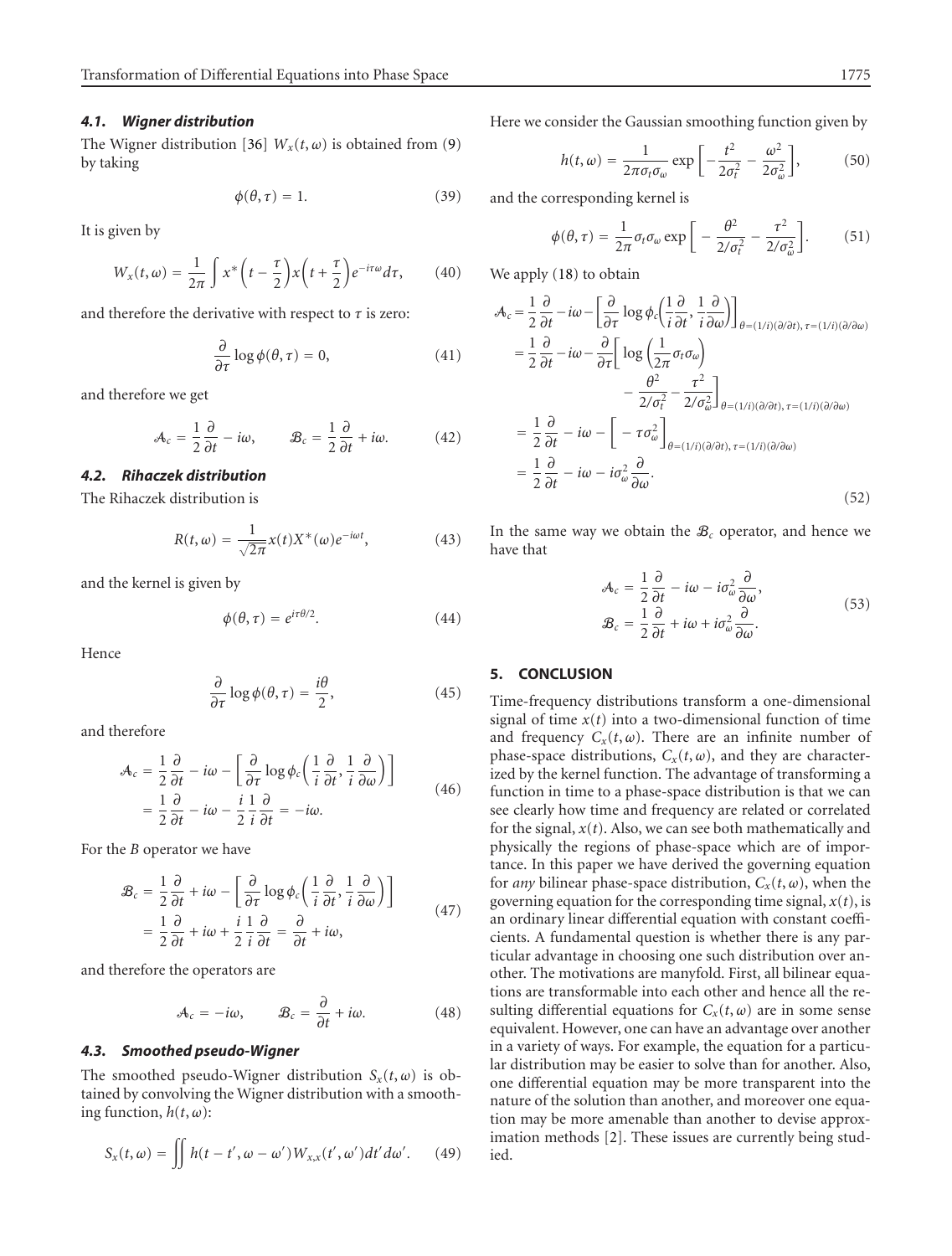### **APPENDIX**

We now prove [\(26\)](#page-4-3) and [\(27\)](#page-4-2). Consider first the following identities [\[37](#page-7-16)]:

$$
W_{Dx,x}(t, \omega) = AW_x(t, \omega),
$$
  
\n
$$
W_{x,Dx}(t, \omega) = BW_x(t, \omega),
$$
\n(A.1)

where

$$
A = \frac{1}{2} \frac{\partial}{\partial t} - i\omega,
$$
  
\n
$$
B = \frac{1}{2} \frac{\partial}{\partial t} + i\omega,
$$
\n(A.2)

and  $W_x(t, \omega)$  is the Wigner distribution of  $x(t)$ , given by [\(40\)](#page-5-0). Now any two distributions  $C_1(t, \omega)$  and  $C_2(t, \omega)$  of the bilinear class, with kernels  $\phi_1(\theta, \tau)$  and  $\phi_2(\theta, \tau)$  are related by the transformation

$$
C_1(t,\omega) = \frac{\phi_1((1/i)(\partial/\partial t), (1/i)(\partial/\partial \omega))}{\phi_2((1/i)(\partial/\partial t), (1/i)(\partial/\partial \omega))} C_2(t,\omega).
$$
 (A.3)

If  $C_2(t, \omega)$  is the Wigner distribution then

$$
C(t,\omega) = \phi_c \left( \frac{1}{i} \frac{\partial}{\partial t}, \frac{1}{i} \frac{\partial}{\partial \omega} \right) W(t,\omega), \tag{A.4}
$$

and also

$$
W(t,\omega) = \phi_c^{-1}\left(\frac{1}{i}\frac{\partial}{\partial t}, \frac{1}{i}\frac{\partial}{\partial \omega}\right)C(t,\omega).
$$
 (A.5)

This means that we can write

$$
C_{Dx,x}(t,\omega) = \phi_c \left(\frac{1}{i}\frac{\partial}{\partial t}, \frac{1}{i}\frac{\partial}{\partial \omega}\right) W_{Dx,x}
$$
  
\n
$$
= \phi_c \left(\frac{1}{i}\frac{\partial}{\partial t}, \frac{1}{i}\frac{\partial}{\partial \omega}\right) A W_x
$$
  
\n
$$
= \phi_c \left(\frac{1}{i}\frac{\partial}{\partial t}, \frac{1}{i}\frac{\partial}{\partial \omega}\right) A \phi_c^{-1} \left(\frac{1}{i}\frac{\partial}{\partial t}, \frac{1}{i}\frac{\partial}{\partial \omega}\right) C_x(t,\omega)
$$
  
\n
$$
= A_c C_x(t,\omega), \qquad (A.6)
$$

which is [\(26\)](#page-4-3). In a similar way one obtains [\(27\)](#page-4-2).

## **ACKNOWLEDGMENT**

This work was supported by the Air Force Information Institute Research Program (Rome, New York).

## <span id="page-6-0"></span>**REFERENCES**

- [1] G. Birkhoff and G. Rota, *Ordinary Differential Equations*, John Wiley & Sons, New York, NY, USA, 4th edition, 1989.
- <span id="page-6-1"></span>[2] L. Galleani and L. Cohen, "Approximation of the Wigner distribution for dynamical systems governed by differential equations," *EURASIP J. Appl. Signal Process.*, vol. 2002, no. 1, pp. 67–72, 2002.
- <span id="page-6-2"></span>[3] A. Papoulis and S. U. Pillai, *Probability, Random Variables and Stochastic Processes*, McGraw-Hill, New York, NY, USA, 4th edition, 2001.
- <span id="page-6-3"></span>[4] L. Cohen, *Time-Frequency Analysis*, Prentice-Hall, Englewood Cliffs, NJ, USA, 1995.
- <span id="page-6-4"></span>[5] H. Choi and W. Williams, "Improved time-frequency representation of multicomponent signals using exponential kernels," *IEEE Transactions Acoustics, Speech, and Signal Processing*, vol. 37, no. 6, pp. 862–871, 1989.
- <span id="page-6-5"></span>[6] J. Jeong and W. Williams, "Kernel design for reduced interference distributions," *IEEE Trans. Signal Processing*, vol. 40, no. 2, pp. 402–412, 1992.
- <span id="page-6-6"></span>[7] P. Loughlin, J. Pitton, and L. Atlas, "Construction of positive time-frequency distributions," *IEEE Trans. Signal Processing*, vol. 42, no. 10, pp. 2697–2705, 1994.
- <span id="page-6-7"></span>[8] Y. Zhao, L. Atlas, and R. Marks II, "The use of coneshaped kernels for generalized time-frequency representations of nonstationary signals," *IEEE Transactions on Acoustics, Speech, and Signal Processing*, vol. 38, no. 7, pp. 1084– 1091, 1990.
- [9] L. Cohen, "Time-frequency distributions—a review," *Proceedings of the IEEE*, vol. 77, no. 7, pp. 941–981, 1989.
- <span id="page-6-9"></span><span id="page-6-8"></span>[10] L. Cohen, "Generalized phase-space distribution functions," *J. Math. Phys.*, vol. 7, no. 5, pp. 781–786, 1966.
- <span id="page-6-10"></span>[11] L. Atlas, G. Bernard, and S. Narayanan, "Applications of timefrequency analysis to signals from manufacturing and machine monitoring sensors," *Proceedings of the IEEE*, vol. 84, no. 9, pp. 1319–1329, 1996.
- <span id="page-6-11"></span>[12] P. Loughlin, Ed., "Special issue on time-frequency analysis," *Proceedings of the IEEE*, vol. 84, no. 9, 1996.
- <span id="page-6-12"></span>[13] W. Williams, H. Zaveri, and J. Sackellares, "Time-frequency analysis of electrophysiology signals in epilepsy," *IEEE Engineering in Medicine and Biology Magazine*, vol. 14, no. 2, pp. 133–143, 1995.
- <span id="page-6-13"></span>[14] G. Gaunaurd and H. Strifors, "Signal analysis by means of time-frequency (Wigner-type) distributions—applications to sonar and radar echoes," *Proceedings of the IEEE*, vol. 84, no. 9, pp. 1231–1248, 1996.
- <span id="page-6-14"></span>[15] P. Loughlin, F. Cakrak, and L. Cohen, "Conditional moments analysis of transients with application to helicopter fault data," *Mechanical Systems and Signal Processing*, vol. 14, no. 4, pp. 511–522, 2000.
- <span id="page-6-15"></span>[16] P. Loughlin, D. Groutage, and R. Rohrbaugh, "Timefrequency analysis of acoustic transients," in *Proc. IEEE International Conference on Acoustics, Speech, and Signal Processing (ICASSP '97)*, vol. 3, pp. 2125–2128, Munich, Germany, April 1997.
- <span id="page-6-16"></span>[17] R. Rohrbaugh, "Application of time-frequency analysis to machinery condition assessment," in *Proc. 27th Asilomar Conference on Signals, Systems and Computers*, vol. 2, pp. 1455–1458, Pacific Grove, Calif, USA, November 1993.
- <span id="page-6-17"></span>[18] R. Rohrbaugh, "Time-frequency analysis of a motor generator," in *Proc. of SPIE Advanced Signal Processing Algorithms, Architectures, and Implementations VI*, vol. 2846, pp. 240–250, Denver, Colo, USA, August 1996.
- <span id="page-6-18"></span>[19] R. Rohrbaugh and L. Čohen, "Time-frequency analysis of a cam-operated pump," in *Proc. 49th Meeting Soc. Machinery Failure Prevention Technology*, pp. 349–361, Virginia Beach, Va, USA, April 1995.
- <span id="page-6-19"></span>[20] J. Bulgrin, B. Rubal, T. Posch, and J. Moody, "Comparison of binomial, ZAM and minimum cross-entropy timefrequency distributions of intracardiac heart sounds," in *Proc. 28th Asilomar Conference on Signals, Systems and Computers*, vol. 1, pp. 383–387, Pacific Grove, Calif, USA, November 1994.